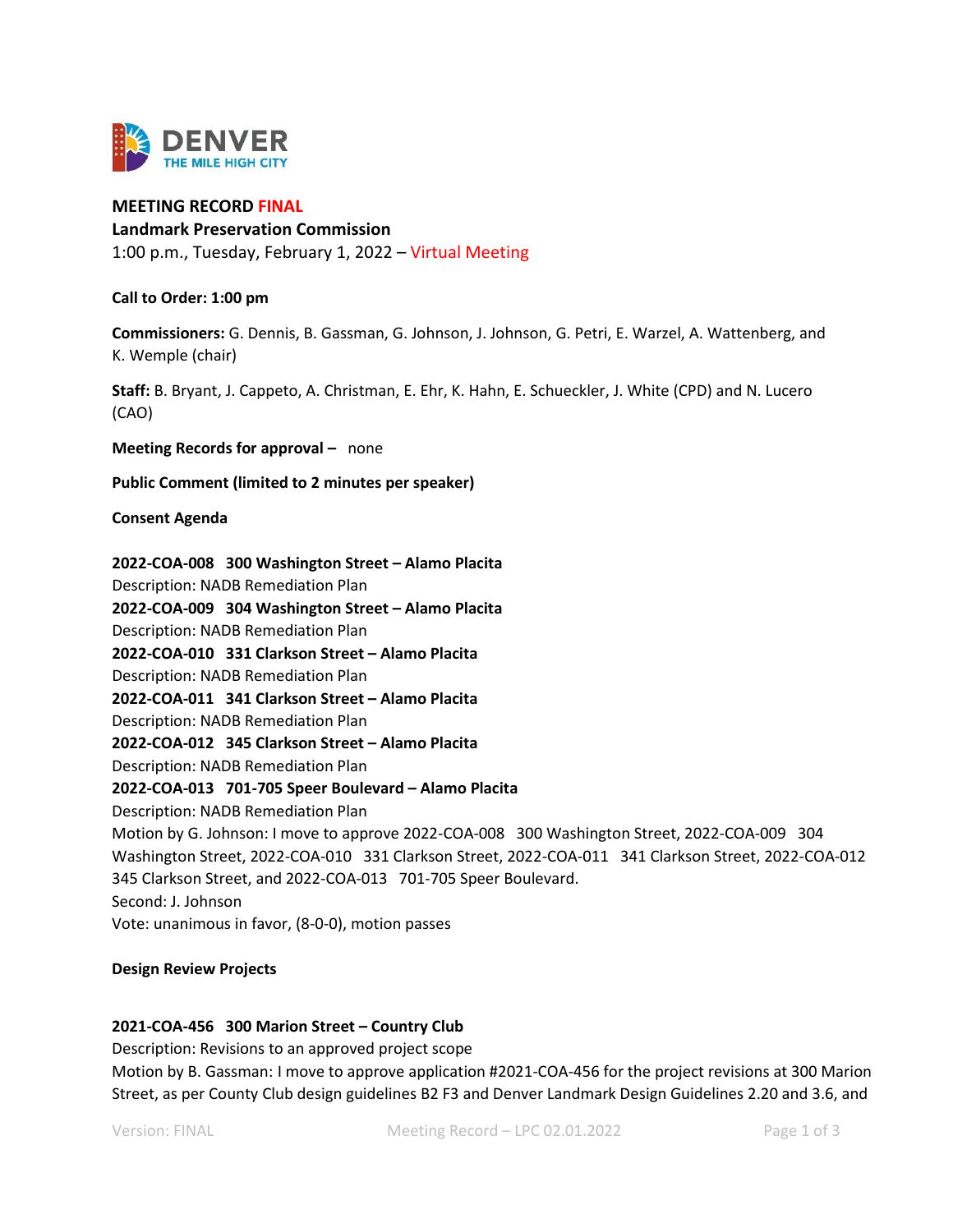2.30 character-defining features for the Country Club historic district, presented testimony, submitted documentation and information provided in the staff report. Second: G. Johnson Vote: unanimous in favor, (8-0-0), motion passes

## **Move 2022-COA-036 3627 Decatur Street – Potter Highlands to the end of the agenda**

Motion by J. Johnson: I move to move 2022-COA-036 3627 Decatur Street – Potter Highlands to the end of today's agenda. Second: G. Johnson Vote: unanimous in favor, (8-0-0), motion passes

# **2021-COA-112 3603 Eliot Street – Potter Highlands**

Description: Revisions to an approved ADU

Motion by E. Warzel: I move to deny revised application #2020-COA-112 for the new Accessory Dwelling Unit and one-story detached garage at 3603 Eliot Street, as per design guidelines 4.1, 4.18, 4.19, character-defining features for the Potter Highlands historic district, presented testimony, submitted documentation and information provided in the staff report.

Second: B. Gassman

Vote: unanimous in favor, (8-0-0), motion passes

# **2022-COA-034 2246 Irving Street – Witter-Cofield**

Description: Steeple Reconstruction, Phase 1: Mass, Form, and Context

Motion by G. Dennis: I move to approve application 2022-COA-034 for the Phase 1, Mass, Form, and Context of the proposed steeple reconstruction at 2246 Irving Street, as per intent statements 2f, 2j, 2n, & 2s, design guidelines 2.5, 2.13, 2.14, & 2.52, Rehabilitation Standard 3, presented testimony, submitted documentation and information provided in the staff report.

Second: J. Johnson Vote: unanimous in favor, (8-0-0), motion passes

*Meeting took a short break*

## **2022-COA-007 3825 W. 32nd Ave. – Packard's Hill**

Description: Over-height fence Motion by E. Warzel: I move to deny application #2022-COA-007 for the installation of an over-height fence at 3825 W. 32nd Ave., as per design guidelines 5.9, presented testimony, submitted documentation and information provided in the staff report. Second: G. Petri

Vote: unanimous in favor, (8-0-0), motion passes

## **2022-COA-036 3627 Decatur Street – Potter Highlands**

*D*escription: Solar Panels

Motion by A. Wattenberg: I move to approve application #2022-COA-036 for the solar panels at 3627 Decatur Street per, design guidelines 2.33, character-defining features for the Potter Highlands historic district, presented testimony, submitted documentation and information provided in the staff report.